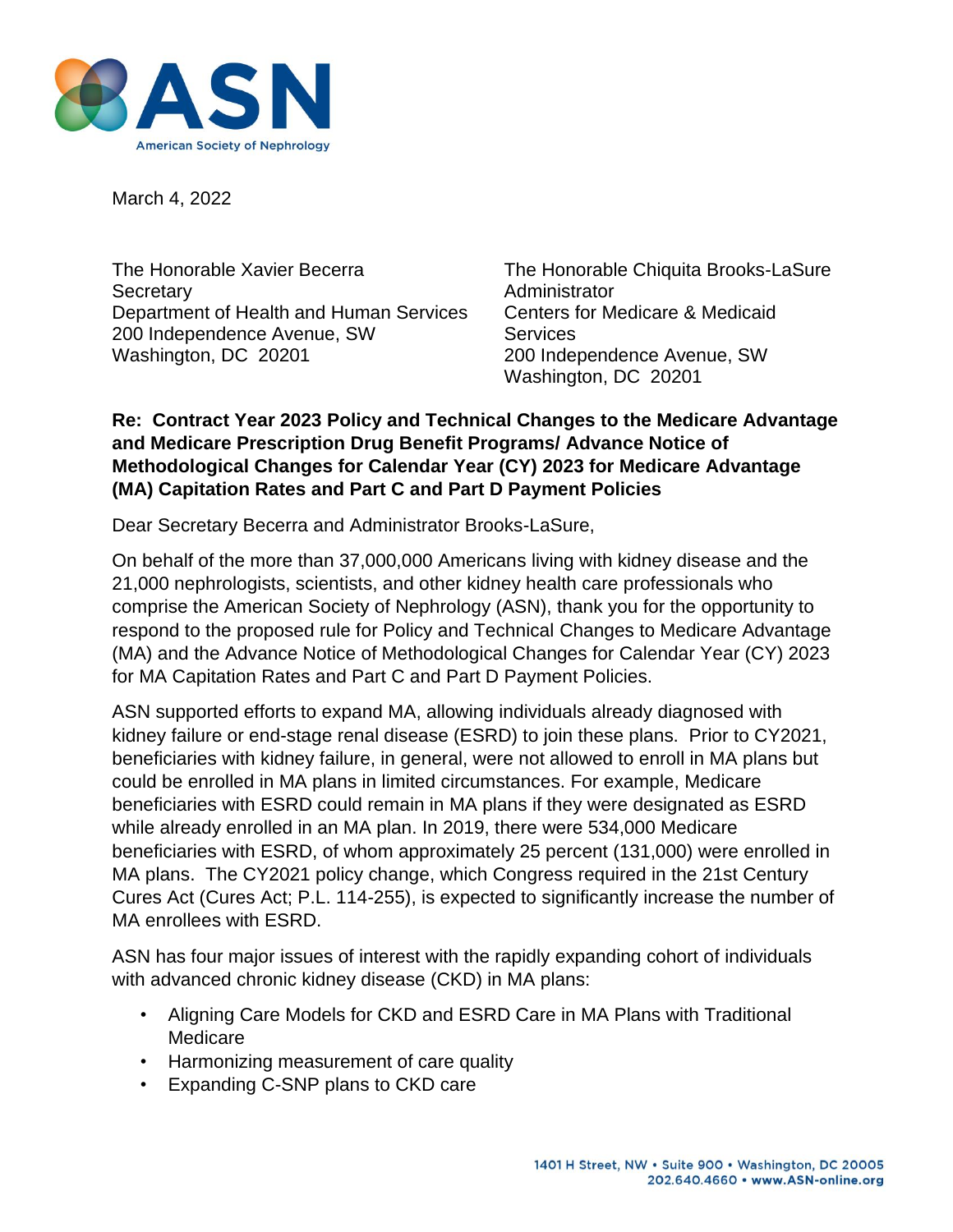• Addressing the widening data gap. Only limited data on MA beneficiaries exist in the United States Renal Data System (USRDS) – the legislatively-mandated national ESRD registry that collects, analyzes, and distributes information about CKD and ESRD in the United States and primary source for capturing trends and outcomes for kidney patients. Additionally, quality metrics in the ESRD Quality Incentive Program for dialysis facilities require claims data for case mix adjustment; this process becomes far less robust when a substantial proportion of beneficiaries receiving dialysis are covered by MA plans.

### **Aligning Care Models for CKD and ESRD Care in MA Plans with Traditional Medicare**

Historically, policymakers have focused their efforts on improving care provided to individuals receiving in-center hemodialysis. While these past efforts are laudable, traditional Medicare is currently broadening its efforts to improve care across the entire spectrum of kidney disease and all modalities of kidney replacement therapies. Key initiatives include improving the care of people with chronic kidney disease (CKD) to slow its progression and prevent the need for dialysis as well as offering individuals with kidney failure alternatives to in-center hemodialysis such as home dialysis and kidney transplantation.

CKD is the gradual loss of kidney function over time, and the prevalence of CKD in the 65+ Medicare eligible population nears 40 percent. Diabetes and high blood pressure account for two-thirds of cases. Patients with mild or moderate forms of CKD have no or few symptoms attributable to kidney disease. Accordingly, CKD may go undiagnosed until its latest stages as the complications from loss of kidney function become apparent. Over half of patients with CKD stage 4 remain undiagnosed in the primary care population. Consequently, between 30 and 40 percent of patients "crash" into dialysis, meaning they emergently initiate dialysis in the hospital when their kidney disease becomes acutely life-threatening. These suboptimal dialysis starts could be avoided if more people with CKD were effectively managed with improved education, planning, and care-coordination prior to kidney failure. Expenditures for people with CKD progressively increase as kidney function declines, driven largely by inpatient visits for cardiovascular disease and infections. Medicare spending for all beneficiaries who had CKD (12.5 percent of total) exceeded \$79 billion in 2016.

ESRD occurs when CKD has progressed to the point that an individual requires dialysis or a kidney transplant to survive. Medicare (Parts A, B, and D) spends approximately \$35 billion or 7% of its budget on kidney failure annually, although ESRD patients represent only 1 percent of the Medicare population. This amounts to approximately \$90,000 per beneficiary per year. Despite these significant expenditures, clinical outcomes and quality of life remain poor with approximately half of dialysis patients living for fewer than 5 years.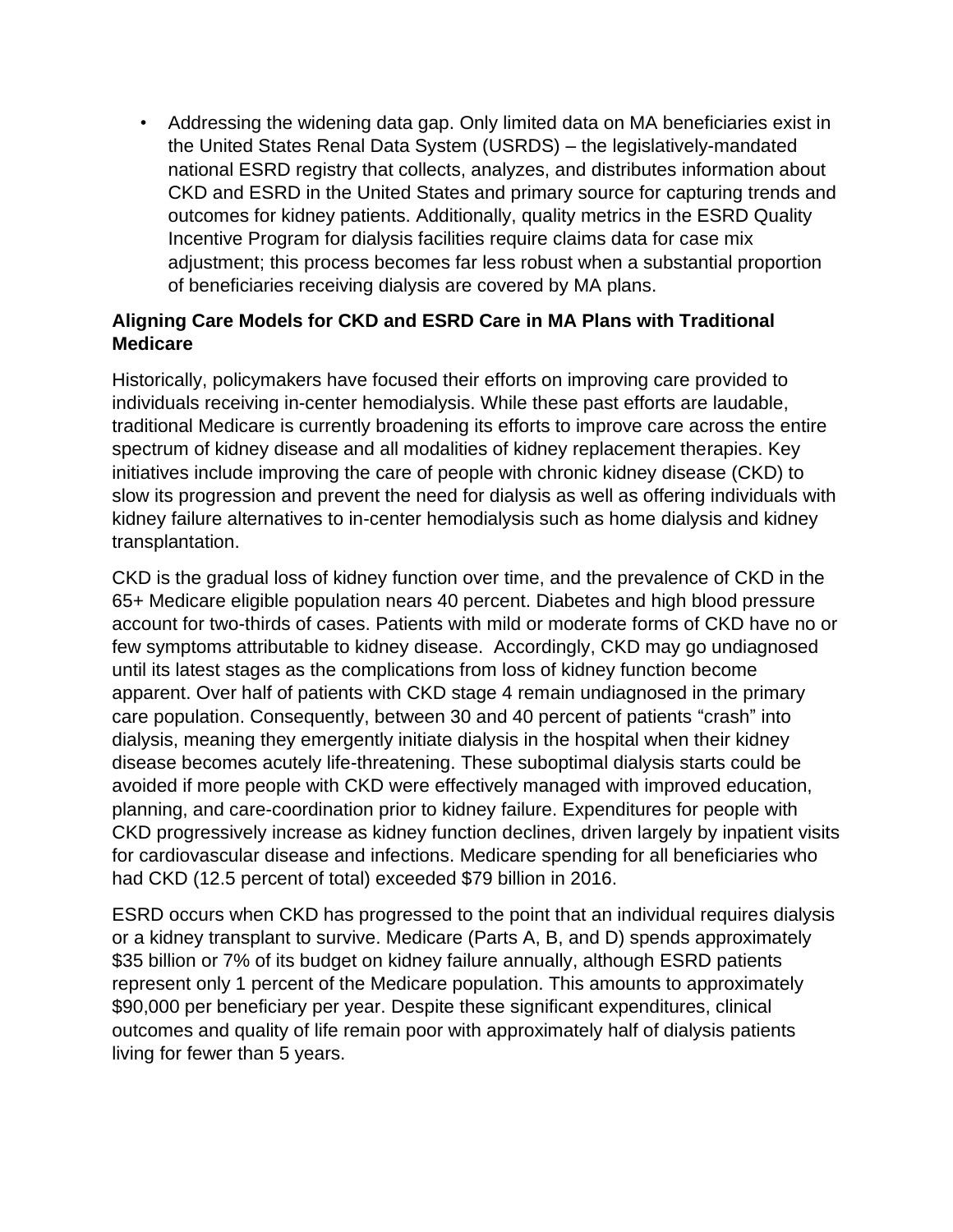Recognizing the impact of kidney disease, the Centers for Medicare & Medicaid Services' (CMS) Innovation Center (CMMI) is currently conducting two kidney care models:

- **ESRD Treatment Choices (ETC) Model**
- Kidney Care Choices (KCC) Model

All stakeholders, including CMS, have acknowledged the value of accountability by a single provider entity for later stages of CKD and ESRD. Therefore, CMMI launched the ETC and KCC Models. The ETC Model aims to increase access to home dialysis and rates of kidney transplantation. The KCC model aims to improve CKD care by slowing progression, preparing for a more patient-centered transition to kidney replacement therapy when and if kidney failure occurs by increasing home dialysis and kidney transplantation.

In the KCC Model, groups of clinicians and providers can enter into a voluntary ACOlike arrangement to take responsibility for fee-for-service (FFS) beneficiaries with CKD and ESRD, spanning the silos that currently exist between advanced CKD and dialysis. The Kidney Contracting Entity (KCE) options within the KCC tie shared savings and losses to quality measures around delayed CKD progression, patient activation, depression management, and optimal transitions dialysis or kidney transplantation, while the Kidney Care First option ties nephrologist payment bonuses and penalties to these same metrics as well as a total cost of care metric. All options within the KCC have substantial incentives for successful kidney transplant.

Capitated payments in MA plans replicate only a portion of the incentives created in these novel payment models. ASN would like to see all of these goals replicated in MA policies. This includes the alignment of key quality measures such as the optimal starts metric and home dialysis rates that capture high-quality, coordinated advanced CKD to ESKD care, and incentives for kidney transplant.

Since Medicare enrollees in MA are excluded from the CMMI models, ASN would like to collaborate with CMS and MA payers to develop similar pathways for patients enrolled in MA plans. Specifically, patients enrolled in MA deserve to have the same quality care with respect to improved CKD care, increased home dialysis access, and kidney transplantation. ASN encourages CMS to work with MA payers on developing quality benchmarks and systems to assess patient experiences that are consistent across MA plans. Promoting home dialysis should be a key priority; providers and plans should be held accountable for home dialysis and transplantation rates, and plans need to report those rates. CMS should also ensure that MA plans can support patients by 1) providing therapies that slow the progression of CKD; 2) ensuring patients receive education about kidney replacement options prior to ESRD transition; and 3) supporting home modifications and expenses related to issues associated with home dialysis such as electrical and water requirements.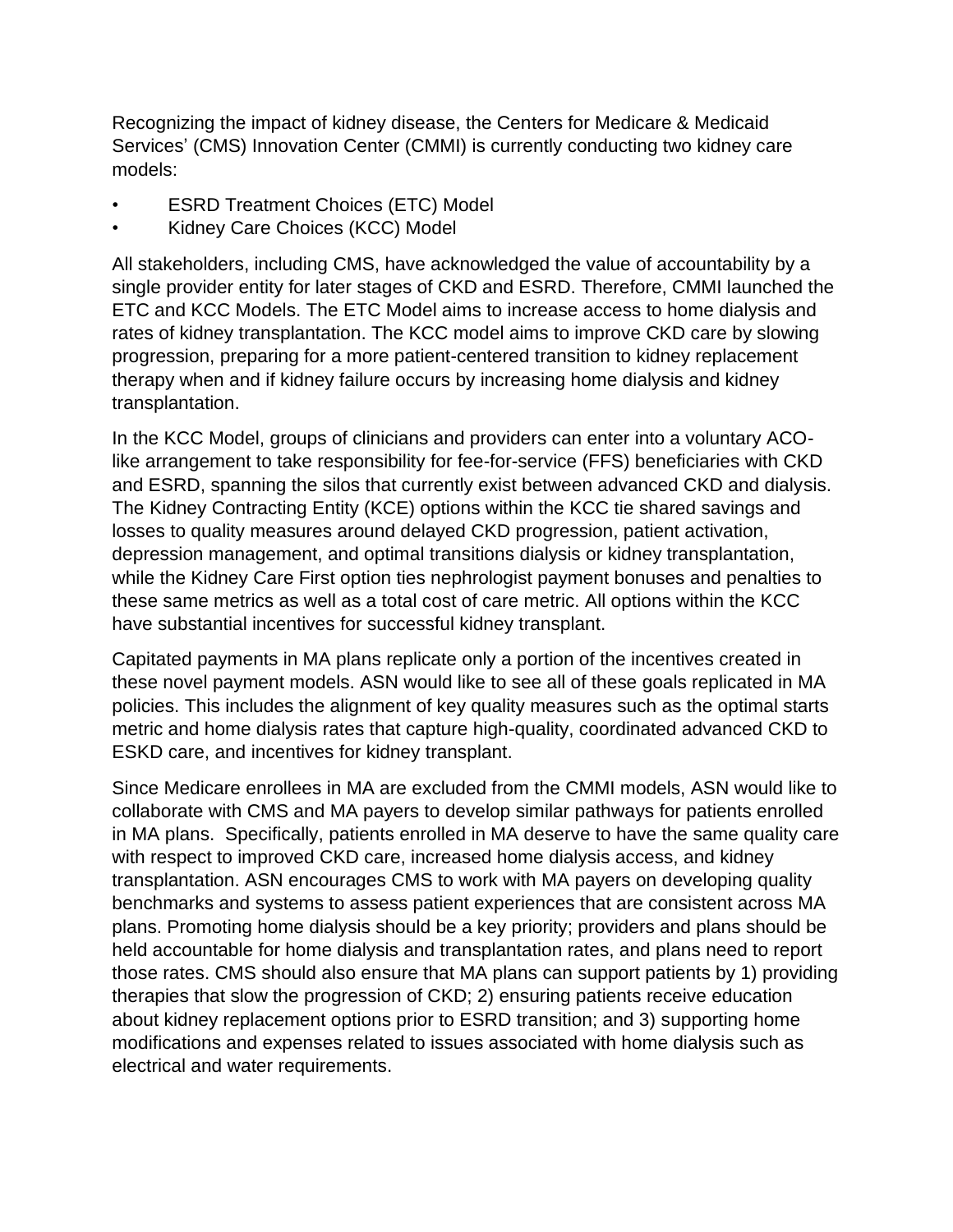## **Harmonizing Measurement of Care Quality**

In addition to the alignment of care models, ASN urges CMS to incorporate new fivestar ratings aimed at improving CKD care. One measure that could already be incorporated is the Kidney Health Evaluation for Adults with Diabetes (KED), a measure of guideline concordant CKD screening in adults with diabetes, the leading cause of kidney disease. ASN recommends that KED be adopted into the Star Ratings. KED exists in the HEDIS measure set and commercial plans already report this measure. The clinician-level measure occurs in pre-rulemaking and will most likely be adopted for use in the Merit-Based Payment Incentive System (MIPS) beginning in 2023. KED would replace the existing active Part C measure, Diabetes Care Kidney Disease Monitoring. Thus, the inclusion of KED in the Star Ratings would place no additional reporting burden on health plans.

ASN seeks to work with the National Committee for Quality Assurance (NCQA) and CMS on developing several other CKD measures including:

- Angiotensin converting enzyme inhibitors (ACE inhibitors) and Angiotensinreceptor blockers (ARBs) use;
- Sodium-glucose cotransporter-2 inhibitors (SGLT-2 inhibitors) use;
- Optimal dialysis starts (i.e., initiating home dialysis or in-center hemodialysis via an arteriovenous fistula or graft without a concurrent hospitalization); and
- Slowing CKD progression to kidney failure.

# **Expanding C-SNP Plans to CKD Care**

ASN is a founding member of the Coalition for Kidney Health (C4KH), which has 13 members spanning patient groups, healthcare providers, physician groups, and pharmaceutical companies. In recent meetings, the Coalition has asked the Medicare Contracts Administration Group to include patients with CKD Stages 3-5 (i.e., patients with kidney disease and not currently on dialysis) be eligible for a chronic condition special needs plans) (C-SNP) – currently only Medicare beneficiaries with dialysis dependent CKD stage 5 are covered. The complexity of CKD care and the high risk of downstream complications makes this population ideal for the targeted and specialized care provided by C-SNPs.

As of January 2022, C-SNPs enrolled 404,385 Medicare beneficiaries across 283 plans. More than half of the existing C-SNPs are in cardiovascular disease, heart failure, and diabetes. Although there is some overlap between CKD and these comorbid conditions, the existing C-SNP offerings do not address the specific concerns of CKD care. Although diabetes is the leading cause of kidney disease, CKD care is not the focus of the C-SNP; only between 20 and 25 percent of individuals with diabetes carry a diagnosis of CKD. Similarly, the heart failure and cardiovascular disease C-SNPs cannot address the primary needs of patients with CKD, especially those close to developing ESRD.